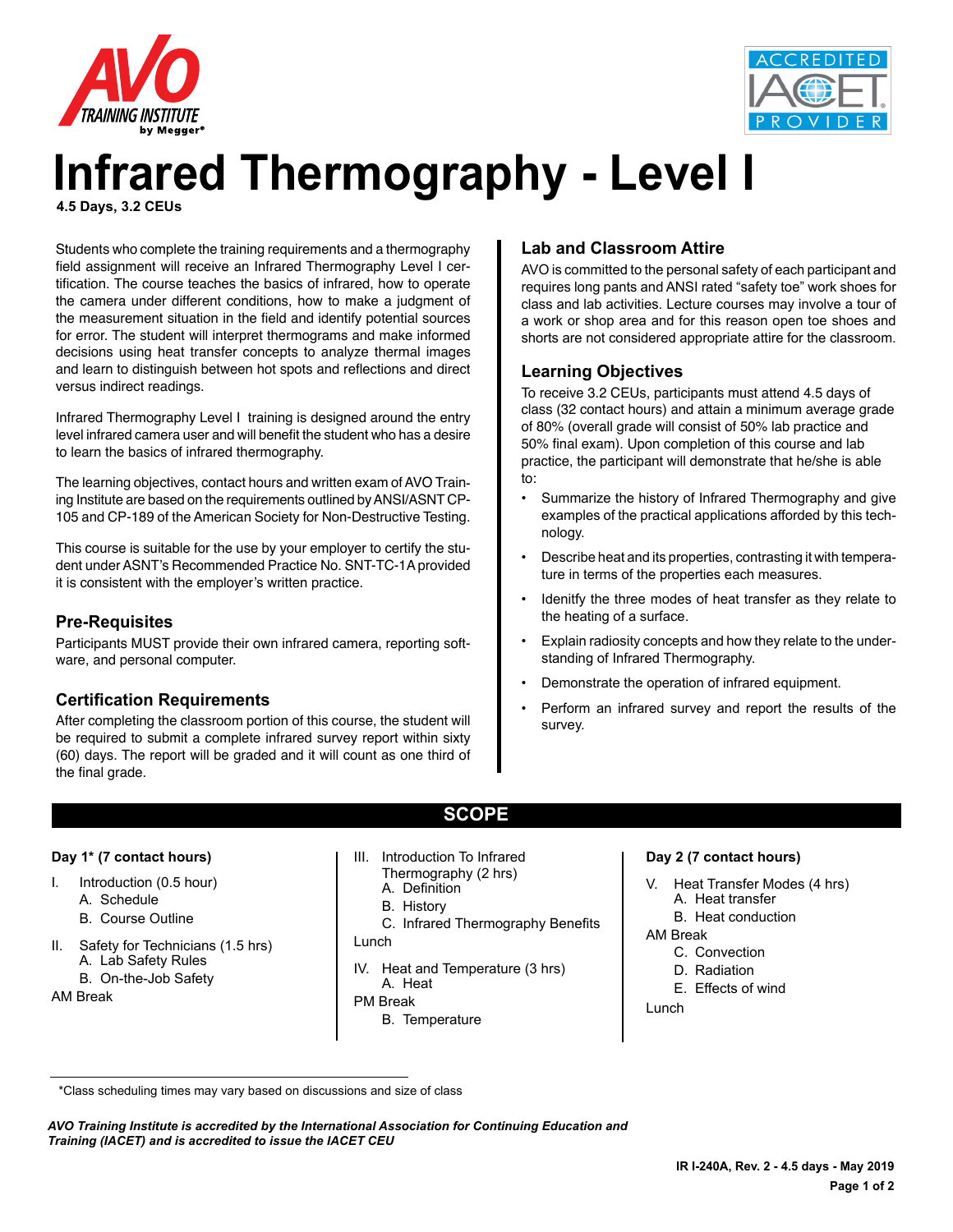# **Infrared Thermography - Level I**

**4.5 Days, 3.2 CEUs**

# **SCOPE (continued)**

#### VI. Radiosity Concepts (3 hrs)

- A. Electromagnetic spectrum B. Reflectivity, transmissivity,
- absorptivity and emissivity

#### PM Break

C. Spatial resolution concepts

#### **Day 3 (7 contact hours)**

C. Spatial resolution concepts (con'td) (2 hrs)

#### AM Break

C. Spatial resolution concepts (cont'd) (2 hrs)

#### Lunch

VII. Operating Infrared Equipment (3 hrs) A. How infrared imagers work and their differences

#### PM Break

B. Operation of an infrared thermal imager in regards to the quality of the image

#### **Day 4 (7 contact hours)**

- VII. Operating Infrared Equipment (3 hrs) (cont'd)
	- C. Temperature range, level & span
	- D. Measurement tools
	- E. Color palettes
	- F. Object parameters

#### AM Break

- G. Finding the emissivity of a sample
- H. Get the best infrared image and documentation quality

#### Lunch

- VIII. Infrared Survey and Reporting (4 hrs)
	- A. Getting ready for the
	- infrared survey

#### PM Break

A. Getting ready for the infrared survey (cont'd)

#### **Day 5 (half day) (4 contact hours)**

VIII. Infrared Survey and Reporting ... (2 hrs) (cont'd)

- B. Performing the infrared survey
- C. Infrared survey reporting

#### AM Break

- IX. Applications of thermography (1 hr) A. Basic concept of an electrical survey
	- B. Basic concept of a building survey
	- C. Basic concept of a mechanical survey
- X. Conclusion (1 hr) A. Review
	- B. Final exam